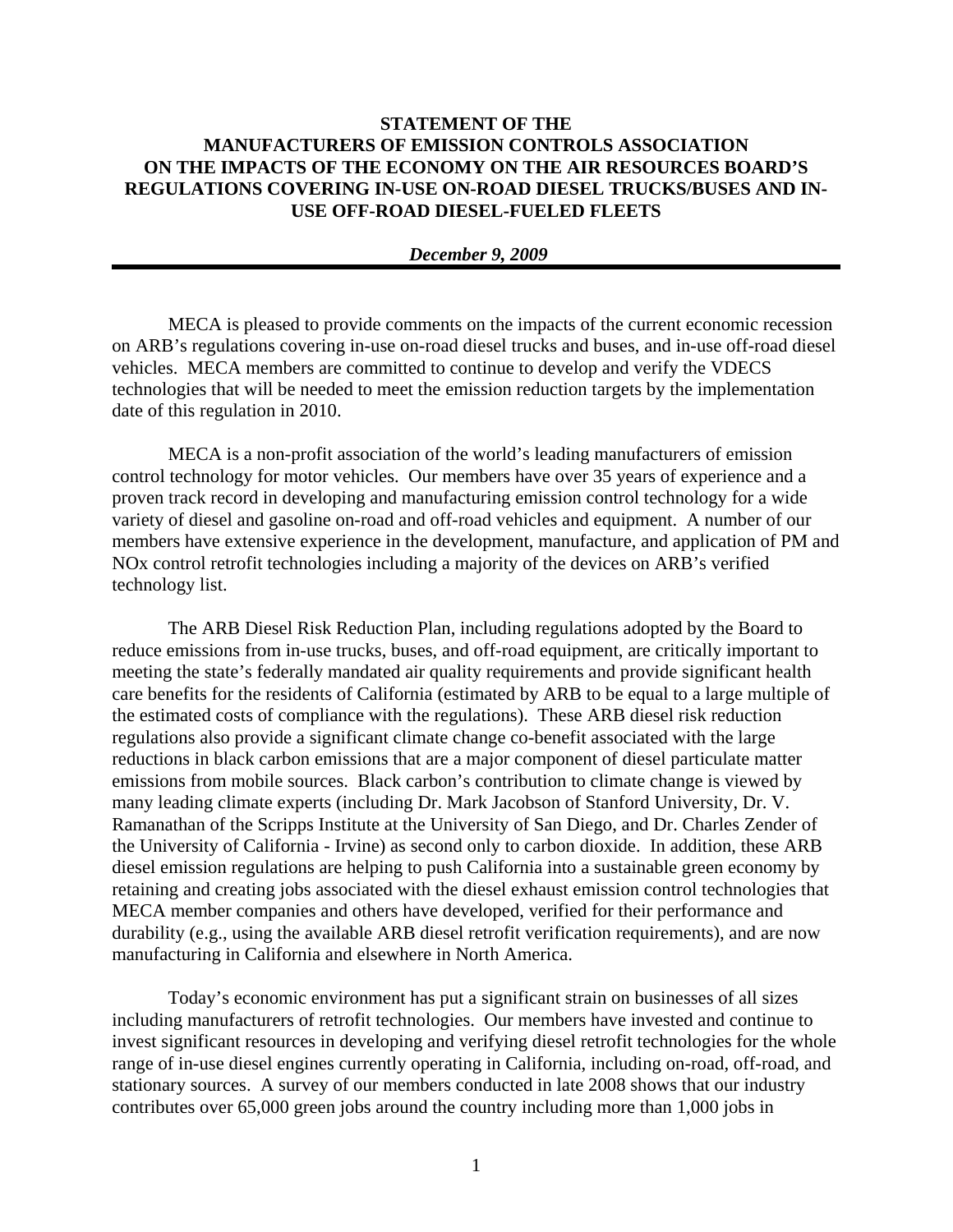California. These jobs include technical and service personnel responsible for developing, installing and maintaining diesel retrofit devices.

An independent economic analysis completed in early 2009 (available on MECA's diesel retrofit website, www.dieselretrofit.org, under "Useful Documents") translates investments in clean diesel vehicles and diesel retrofit technologies into jobs associated with manufacturing, sales, installation, and maintenance of advanced emission control technologies. Every million dollars spent on diesel retrofit technology creates or preserves about 21 jobs, and every million dollars spent on replacing older vehicles and equipment with newer clean diesel vehicles creates or preserves about 15 jobs.

As an example, ARB's projected annual compliance costs for their diesel truck and bus regulations that were adopted in December 2008 are approximately \$1.25 billion in the early compliance years when significant numbers of trucks and buses will need to either install verified retrofit technologies or be replaced by new clean diesel vehicles. That translates to about 21,000 jobs that will be saved or created to manufacture, install, and maintain the clean diesel retrofit and vehicle emission control technologies associated with this single ARB regulation. Many of these jobs will be in California. End users that have to comply with ARB's various diesel risk reduction regulations can make use of federal economic stimulus funds, state incentive funds and loan programs to help pay for clean diesel technologies and vehicles that comply with these regulations. These investments in clean diesel technologies and vehicles, in turn, create jobs in California.

New diesel emission control products continue to be added to ARB's list of verified retrofit technologies. The number of VDECS suitable for off-road vehicles has more than doubled in the past 18 months, including four passively regenerated Level 3 DPF devices. Manufacturers are expected to verify even more passive and active filter technologies in the coming year for on-road and off-road applications to further expand the options available to fleet owners to comply with ARB's requirements. Recently one manufacturer has verified a Level 3 DPF + 40% NOx reduction technology based on HC-SCR/ Lean NOx catalysts for off-road applications. Several manufacturers are closely engaged in verifying urea-SCR retrofit technology with ARB for both on-road and off-road applications, and these efforts should lead to additional commercial, verified NOx reduction retrofit technologies. Beginning in January of this year, tighter regulations on retrofit technology require lower  $NO<sub>2</sub>$  emission from retrofit devices. In order to obtain a plus designation, a PM retrofit device can emit no more than 20% higher  $NO<sub>2</sub>$  than the baseline engine-out emissions. Manufacturers have made significant investments in re-verifying retrofit PM reduction technologies to the plus designation to comply with this change in regulation. Manufacturers of retrofit technologies need regulatory stability in California in order to continue to make the necessary investments needed to support ARB's Diesel Risk Reduction Plan. ARB also needs to continue to provide adequate resources to their diesel retrofit verification program in order to ensure that verified technologies have an efficient pathway to reach the California marketplace.

Demonstration projects such as the off-road showcase, supplemental environmental projects (SEPs), and a variety of on-road and off-road retrofit demonstrations in California and across the country are an essential part of the verification process. The showcase alone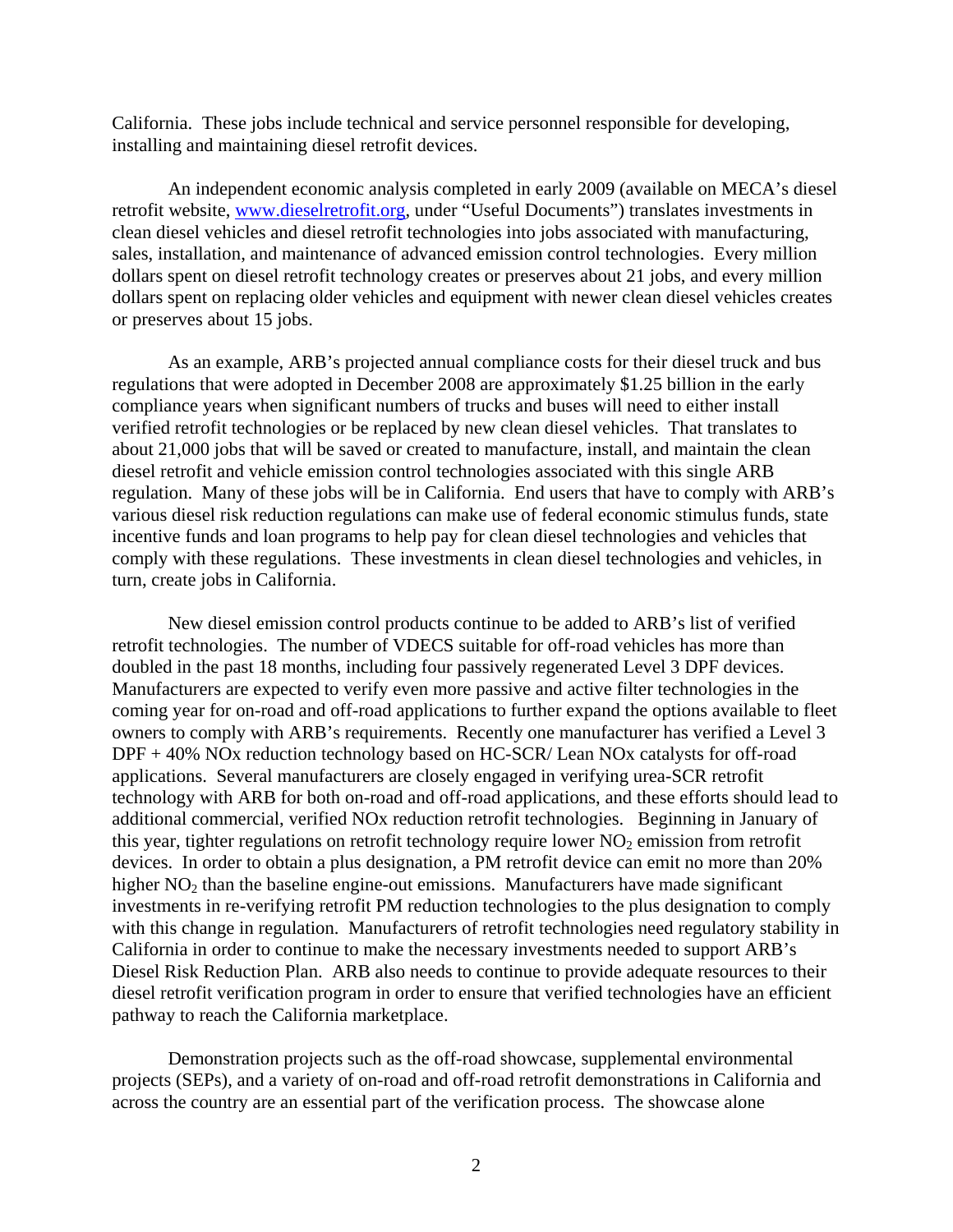represents 24 new retrofit devices that are in the process of being verified. Local Law 77 in New York City is responsible for putting retrofit devices on a wide variety of city-owned and contracted construction equipment. For example, the Croton Water Treatment Project in North Bronx, NY, successfully installed PM and NOx control devices (including passive and active DPFs) on over 30 pieces of construction equipment, including excavators, bulldozers, backhoes, and cranes. For example, an SCR+DPF system was installed on a 170 hp John Deere compressor engine at the Croton site. Over 50,000 active and passive DPF retrofit systems have been installed worldwide on off-road applications. More than 20,000 of these filters have been successfully employed in Europe on construction equipment used in tunneling projects. The durability and performance of PM control technologies is being demonstrated on OEM on-road applications beginning with the 2007 model year. Since 2007, nearly every new diesel vehicle sold in the U.S. or Canada has been equipped with a high efficiency diesel particulate filter to comply with the U.S. EPA's 2007/2010 on highway regulations. This represents over 800,000 new trucks operating on DPFs mostly in the U.S. In 2010 the same new highway trucks will be required to reduce NOx emissions by 90% relative to pre-2007 requirements and will be equipped with NOx control technologies such as lean NOx trap catalysts, urea-SCR catalysts and high flow EGR systems.

For over 30 years, off-road diesel engines used in the construction, mining, and materials handling industries have been equipped with exhaust emission control technology – initially with diesel oxidation catalysts (DOCs) and followed later by diesel particulate filters (DPFs). These systems have been installed on vehicles and equipment both as original equipment and as retrofit technology on over 250,000 non-road engines worldwide, including construction and mining equipment where vehicle integration has been challenging. An important requirement for installing emission control technology on off-road equipment is to ensure that the device can withstand the vibration and/or extreme operating conditions that the vehicles experience in every day use. Emission control technology can be designed, installed, and operated to provide effective, reliable, and durable performance under these extreme conditions. This has been demonstrated by the particulate filter systems that have been used in underground mining applications for over 15,000 hours in rugged work environments and continued to provide effective emission reduction performance. A 2003 survey (SAE Paper 2004-01-0076) of 3,848 construction retrofit installations from 2001 to 2003 in Europe found a failure rate of 1-2 percent. The failures were identified as a combination of fuel/lubricant, operator, and product issues, which have been addressed through further product improvements.

Despite the ever growing experience base with off-road retrofit devices, the diversity in design and duty cycle of off-road applications pose engineering challenges and special requirements. Proper integration of emission control technology on off-road vehicles and equipment is important for three reasons: 1) to ensure the system is installed at the appropriate place in the exhaust system to optimize effectiveness, 2) to ensure the system physically fits in the available space and minimizes the impact on operator visibility, and 3) to ensure safe operation of the vehicle and safety to the operator. Safety is an essential component of the engineering and installation of retrofit emission control devices. Over 30 years of experience in integrating emission control technologies on a variety of diesel and spark-ignition vehicles and equipment ranging from <25 hp to over 750 hp provides a clear indication that emission control technology can be successfully integrated on a wide range of vehicles to meet ARB's proposed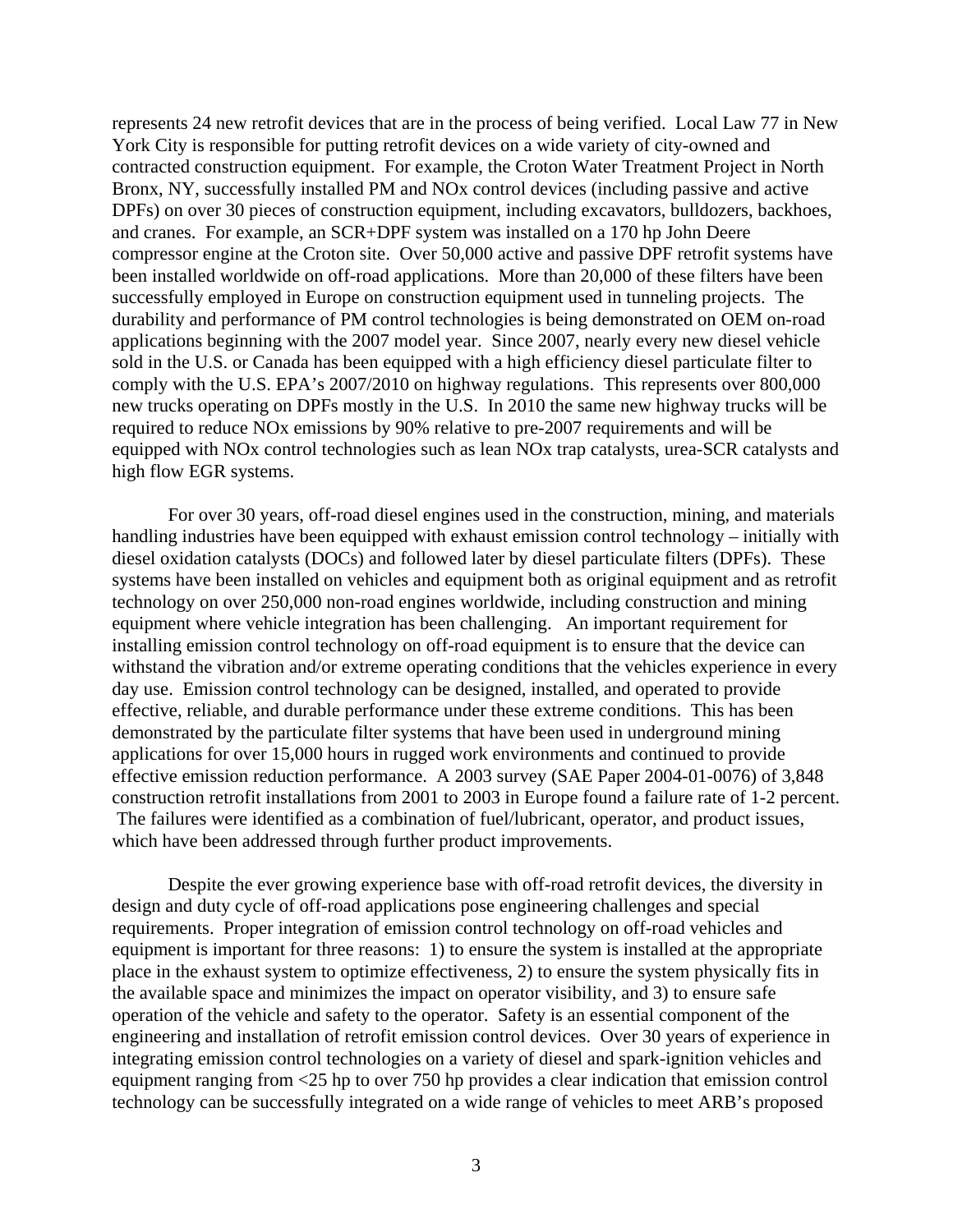standards and ensure the safety of the vehicle operator and others. In addition, exhaust emission control technology has been integrated on to vehicles to address special operating concerns and environments. For example, where equipment is used in explosive operating environments, such as underground coal mines, emission control technology has been designed to meet special surface temperature requirements. Surface temperature measurements conducted by MECA members have demonstrated that DPF surface temperatures are no higher than those measured on OEM mufflers and in some cases actually lower. As for OEM installed mufflers, surface temperature issues are often addressed by the use of heat shielding in cases where vehicle operators or maintenance personnel may inadvertently come in close proximity to hot surfaces. In certain instances, international standards have also recognized that the use of mirrors and CCD cameras can be successfully used on off-road equipment to ensure adequate operator visibility.

MECA and our members are actively involved with ARB staff to further clarify criteria used in granting exemption from retrofit requirements for applications or installations deemed to be unsafe. Having a well defined review process in place ensures that implementation of the proposed regulations are accomplished with minimal administrative delays or judgments. We look forward to working with Cal/OSHA, ARB and interested stakeholders to develop effective and realistic amendments to the California Code of Regulations that will serve to ensure that modifying construction equipment with VDECS is done with consideration to the safe operation of the vehicle, the operators and workers on construction sites.

A safe work environment must also consider the hazards associated with the ambient air quality at the work site. A 2004 study conducted in the Northeastern United States at five construction sites measured air quality at the perimeter of the site and within the cab of construction equipment. Analysis of measurement results found that construction workers were exposed to up to 16 times more  $PM_{2.5}$  than the average ambient level outside the construction site and peak concentrations during active work may present acute health risks to workers and nearby residents. When averaged over 24 hours, in cabin measurements of  $PM_{2.5}$  were shown to exceed the National Ambient Air Quality Standard (NAAQS) by 4-6 times. The study also found elevated levels of benzene, 1,3-butadiene, formaldehyde, acetaldehyde and heavy metals commonly found in diesel fuel and lubricants. The levels of some of these compounds exceeded the 8-hour exposure limit established by the American Conference of Governmental Industrial Hygienists or ACGIH. The catalysts and filters that are components of Level 2 and 3 VDECS are designed to substantially remove these pollutants and air toxics from diesel exhaust and in effect serve as engineering controls for a safer work environment on construction sites.

 We commend the Air Resources Board for its continuing efforts to provide the people of California with healthy air quality and for demonstrating true leadership in their Diesel Risk Reduction Plan that will significantly reduce PM and NOx emissions from in-use, off-road and on-road diesel vehicles operating in the state. We urge the Board to remain vigilant on any attempts to stay or delay the overall goals of ARB's various in-use fleet rules or ARB's broader Diesel Risk Reduction Plan. These important emission reductions strategies not only protect the health of all the citizens of California but also provide an important source of economic growth and green jobs for the state. We also wish to thank the ARB staff for its willingness to work